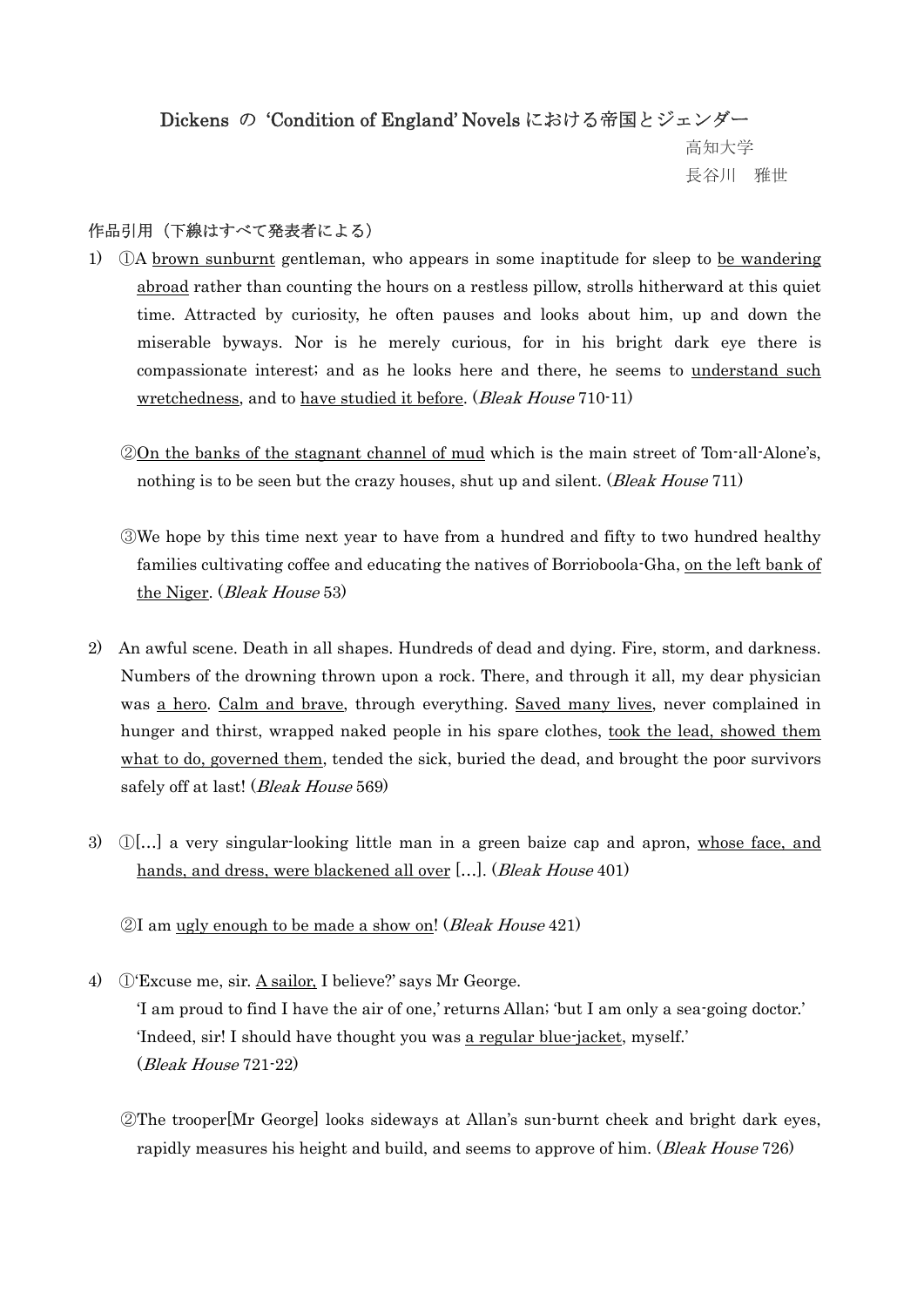- 5) ①The pride with which the Captain looked upon the bronzed cheek and the courageous eyes of his recovered boy; with which he saw the generous fervour of his youth, and all its frank and hopeful qualities, shining once more, in the fresh, wholesome manner, and the ardent face, would have kindled something of this light in his countenance. (Dombey and Son 786)
	- ②All these good wishes, and better intensions, Walter responded to manfully. (Dombey and Son 797)
- 6) ①[…] although his fears of a visitation from the savage tribe, MacStinger, were somewhat cooled, as similar apprehensions on the part of that lone mariner used to be by the lapse of a long interval without any symptoms of the cannibals, he still observed a regular routine of defensive operations, and never encountered a bonnet without previous survey from his castle of retreat. (Dombey and Son 637)
	- $\mathcal{D}'$  We had some words about the swabbing of these here planks, and she in short,' said the Captain, eyeing the door, and relieving himself with a long breath, 'she stopped my liberty.' (Dombey and Son 407)

③He foresaw that, once immured there, he was a lost man […]. (Dombey and Son 534)

- 7) ①[…] they found that cautious craft (which lay outside the tier) with her gangway removed, and half-a-dozen feet of river interposed between herself and her nearest neighbour. It appeared, from Captain Cuttle's explanation, that the great Bunsby, like himself, was cruelly treated by his landlady, and that when her usage of him for the time being was so hard that he could bear it no longer, he set this gulf between them as a last resource. (Dombey and Son 409)
	- ②Presently he[Captain Bunsby] looked in with his pilot-coat on, and said, 'Cuttle, I'm a-going to act as convoy home;' […]. (Dombey and Son 645)
	- ③[Captain Bunsby], with the distraught and melancholy visage of a captive borne into a foreign land, meekly resigning himself to her[Mrs MacStinger's] will. (Dombey and Son 950)
	- ④Bunsby, still looking, and always looking with an immovable countenance, at the opposite side of the world, made no reply. (Dombey and Son 953)
- 8) ①'Lignum,' said Mrs Bagnet, 'you take care of the children, old man, and give me the umbrella! I'm away to Lincolnshire, to bring that old lady here.' (*Bleak House* 802)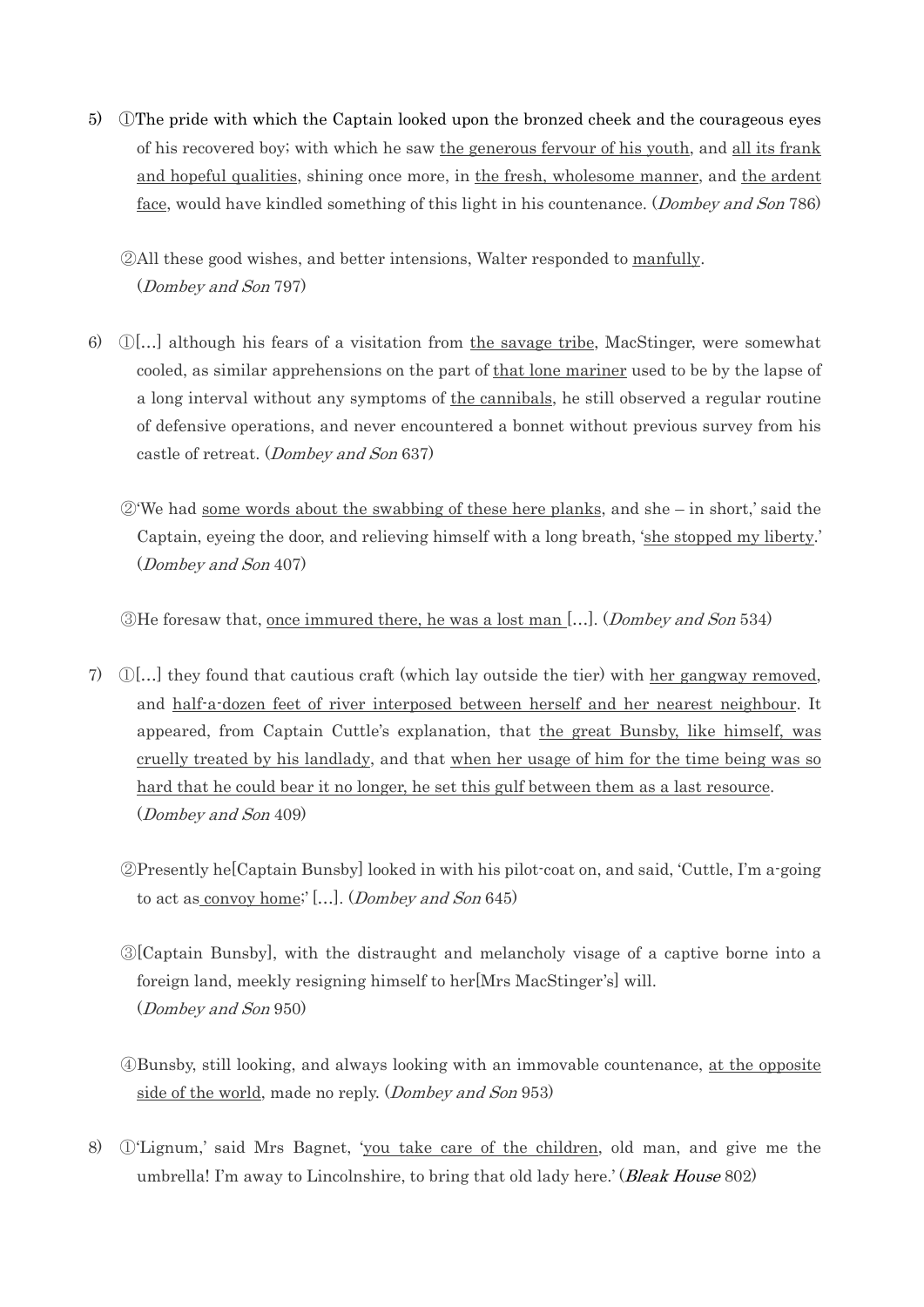- ②And halting at a few paces from it, as he[Mr George] sees a soldierly looking woman, with her outer skirts tucked up, come forth with a small wooden tub [...]. (Bleak House 438)
- ③[…] Mrs Bagnet, like a military chaplain, says a short grace. (Bleak House 442)

④'She's Colour-Serjeant of the Nonpareil battalion,' said Mr Bagnet […]. (802)

- ⑤Mrs Bagnet, quite fresh and collected as she would be, if her next point, with no new equipment and outfit, were the Cape of Good Hope, the Island of Ascension, Hong Kong, or any other military station. (842)
- 9) ①'You were much the stronger, mother, and directed him[your husband]. As a child, I knew it as well as I know it now. I knew that your ascendancy over him was the cause of his going to China to take care of the business there, while you took care of it here […].' (Little Dorrit 38)
	- $\mathcal{D}'[...]$  in the stewardship of my father's resources, your judgment and watchfulness have been actively exerted, still those qualities would have influenced my father's fortunes equally, if you had lived in any private dwelling: would they not?' (Little Dorrit 37)
	- ③'[I] shipped away to the other end of the world before I was of age, and exiled there until my father's death there, a year ago.' (Little Dorrit  $17$ )
	- ④I cannot say that I believe my forty years have been profitable or pleasant to myself, or any one; but I have habitually submitted, and I only ask you to remember it. (Little Dorrit 38)